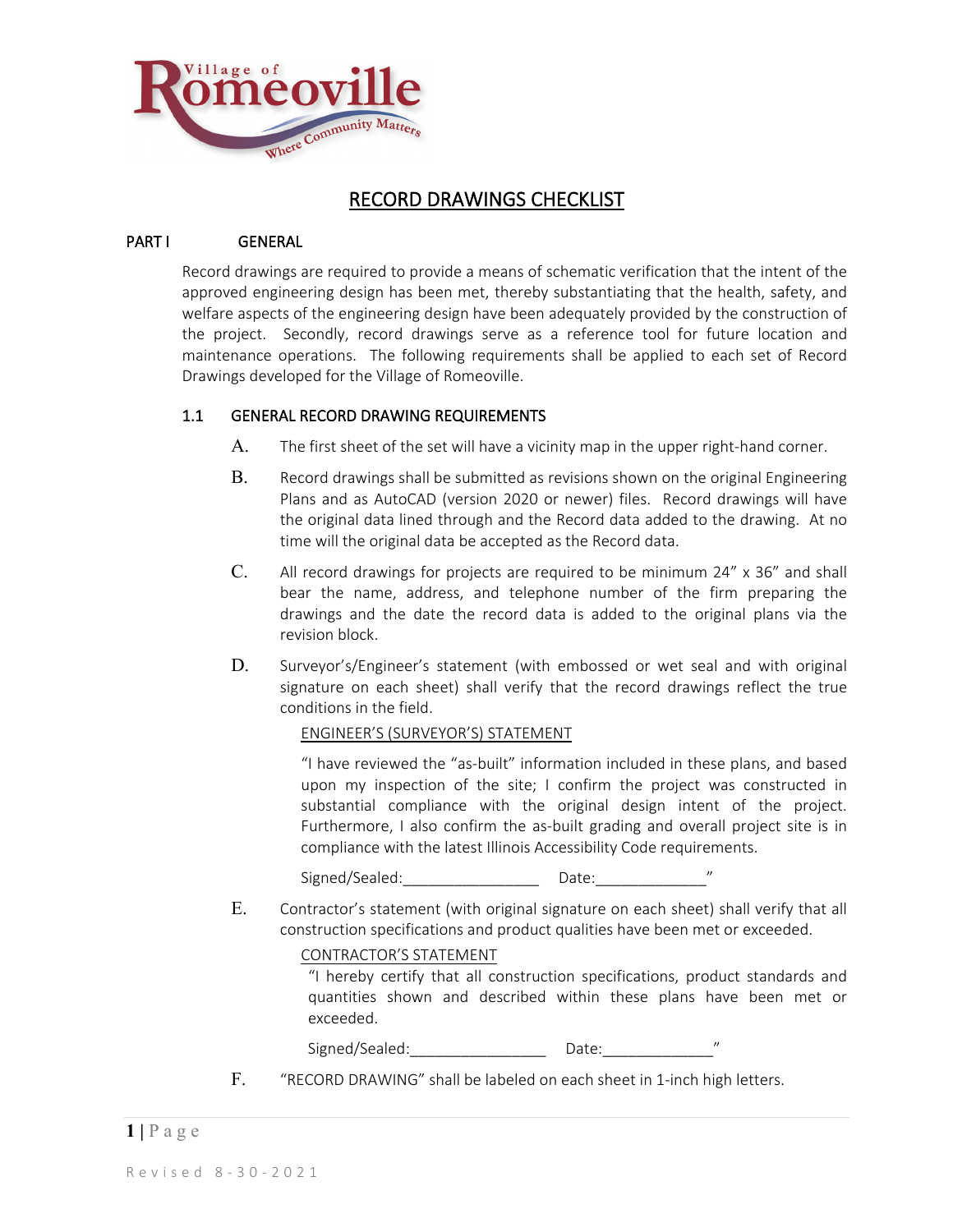

- G. Street names shall be shown on all streets.
- H. If the utility system is to be private (not to be dedicated to local authority), then indicate on each sheet.
- I. The location and elevation of the benchmarks referenced shall be shown on the drawing. If the referenced benchmarks are not within the project limits, then complete descriptions of locations must be provided.
- J. Show all easements within the project limits on the record drawings.
- K. All as-constructed elevations must be referenced to the same benchmark datum as the original approved design plans.

#### **1.2** WATER SYSTEM RECORD DRAWING REQUIREMENTS

- A. Locate valves, fittings, services (b-boxes), shut-off valves, and fire hydrants in two directions (station and offset).
	- 1. Locations shall be perpendicular to the right-of-way and parallel to the water main.
		- a. Lot lines may be used to locate water services.
		- b. Permanent structures that are properly located may also be used.
		- c. Radial ties are not acceptable.
	- 2. All horizontal distances shall be shown to the nearest foot. All vertical distances shall be shown to the nearest tenth of a foot.
- B. Show all materials, sizes, and types of valves, pipes, and fittings.
- C. Elevations shall be given for the top of all manhole covers and for top of pipe.
- D. Special detail drawings will be required where installations are not shown on approved engineering drawings for whatever reason or where required for clarity.
- E. Show location and elevations for pipes and fittings where changes in direction occur.
- F. Show linear distances along watermain from appurtenance to appurtenance (i.e., valve vault to tee, tee to bend, bend to valve, etc.)
- G. Details for water services deviating from typical installation details of the approved engineering plans shall be noted on the record drawings.
- H. Provide copies of all testing records (including but not limited to pressure tests and chlorination reports) for the project.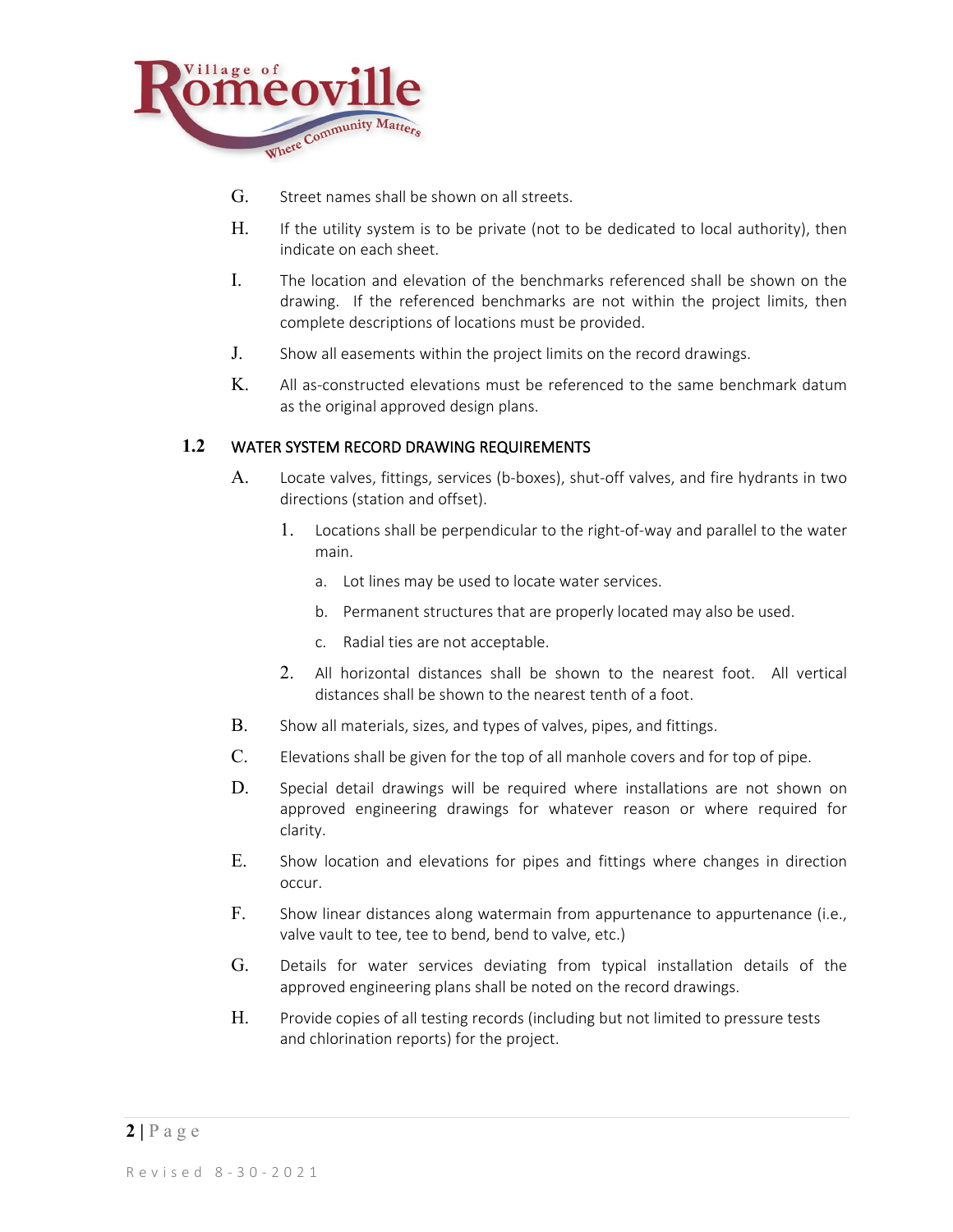

## **1.3** SANITARY SEWER SYSTEM RECORD DRAWING REQUIREMENTS

- A. All piping, wyes, tees, valves, cleanouts, manholes and special cases shall be located in two directions, in the same manner as water locations.
- B. Horizontal dimensions shall be to the nearest foot. Vertical elevations shall be to the nearest hundredth of a foot.
- C. Identify the length, size, material, and slope of all piping (i.e., 300 feet of 8" PVC SDR 35 at 0.4%).
- D. Elevations shall be given for the top of all manhole covers and for the inverts of all pipes entering/exiting each manhole.
- E. Service laterals are to be identified with location of end service / plug (station and offset measured upstream).
- F. Details for drop manholes deviating from the details on the approved engineering plans shall be indicated on the record drawings.
- G. Provide copies of all testing records (including but not limited to air test, mandrel test, vacuum test) and video recordings/reports of all sanitary lines.

#### **1.4** FORCE MAINS RECORD DRAWING REQUIREMENTS

- A. Locate all valves, fittings, etc. in two directions in the same manner as water locations.
- B. Locations of fittings shall be shown at all changes in direction.
- C. Elevations shall be given for the top of all manhole covers and for the inverts of all pipes entering/exiting each manhole.
- D. Show all sizes, materials, and types of valves, fittings, pipe, etc.
- E. Special detail drawings will be required where installations are not as shown on the approved drawings for whatever reason.

#### **1.5** PUMP STATION RECORD DRAWING REQUIREMENTS

- A. Wet well size and location shall be shown along with high and low water levels.
- B. Elevations for top, bottom, inverts, adjacent ground and type and size of lines and fittings for all lines entering or leaving the wet well.
- C. All schedules which show pump, motor and electrical data shall be amended and shall be submitted with wet well drawings.
- D. All improvements within the pump station boundaries shall be located horizontally and vertically to the nearest tenth of a foot (i.e., valve pit, pump-out, water spigot, wet well, control panel, bends, fittings, etc.).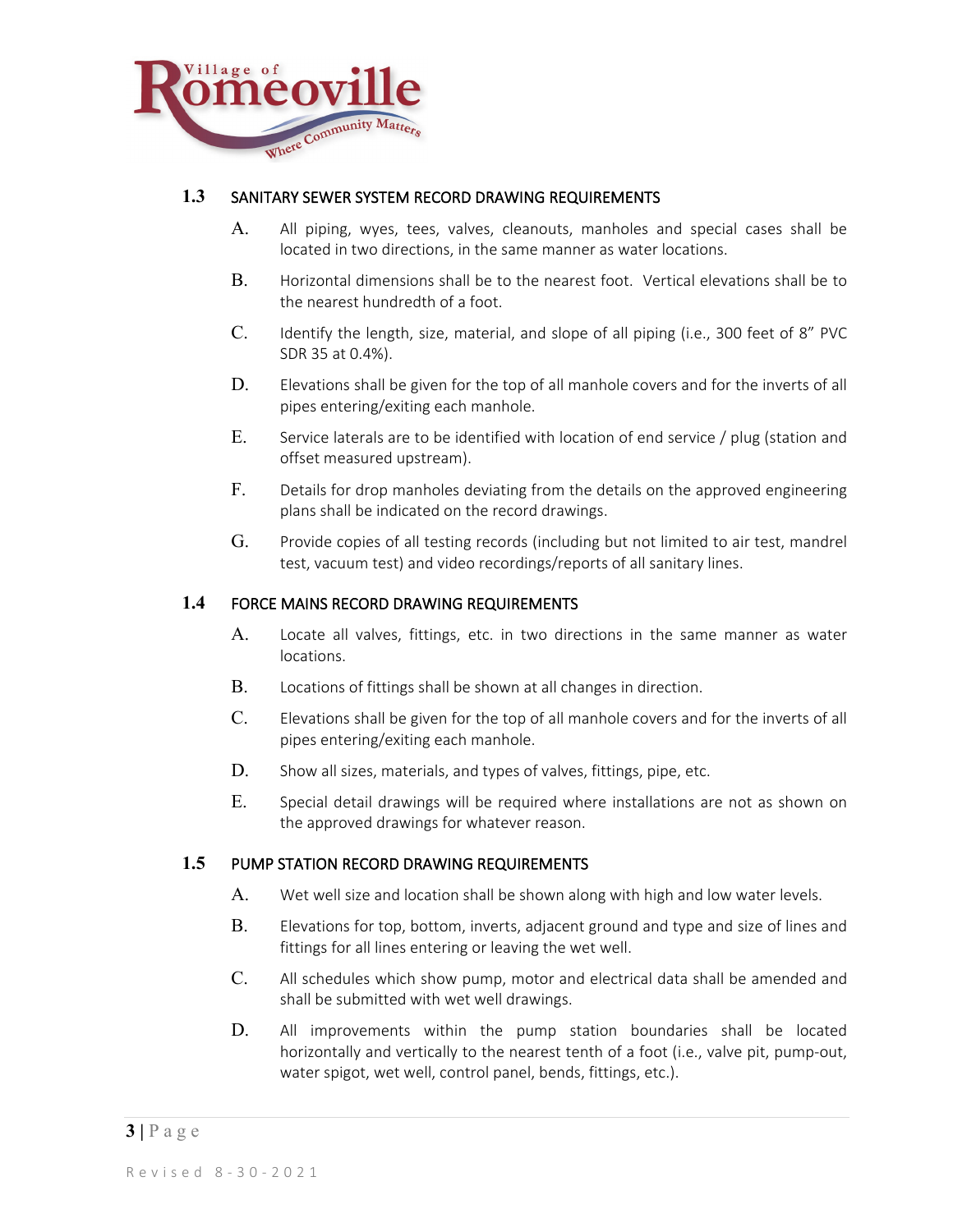

E. Copies of all Operation and Maintenance Manuals (three copies minimum) including pump curves.

#### **1.6** DRAINAGE SYSTEM RECORD DRAWING REQUIREMENTS

- A. All drainage structures shall be located by station and offset from right-of-way line.
- B. Horizontal dimensions shall be to the nearest foot. Vertical elevations shall be to the nearest hundredth of a foot.
- C. Elevations shall be given for the top of all structure covers and for the inverts of all pipes entering/exiting each structure.
- D. Per the Will County Storm Water Ordinance, any on-site field tiles which remain on-site must be identified on record drawings.
- E. Identify the length, size, material, and slope of all piping (i.e., 300 feet of 12" RCP at 0.4%).
- F. Provide spot elevations and cross-sectional information, as well as slope, on all ditches, canals, etc.
- G. "Record" information required on storm water basins shall consist of:
	- 1. Topographic map of the detention area.
	- 2. Spot elevation on top of bank to confirm minimum design bank elevation.
	- 3. Observed water elevation at date of the record drawing for wet bottom basins.
	- 4. Include record detail of the outlet control structure including elevations of the top of the control structure, throat, faces, orifices, or underdrain.
	- 5. Location of top of bank and existing water edges at time and date of taking elevations.
	- 6. Spot elevations on the bottom of dry bottom basins, or, if requested by the Village Engineer for wet bottom basins.
	- 7. A stage/storage table showing the design and as-constructed pond volumes and release rates.
	- 8. A signed/sealed statement by a Profession Engineer that the detention pond(s) provides the required detention storage and does not exceed the allowable outflow rate(s) per the approved construction plans and hydrology study. If significantly different than the approved drawings (as determined by the Village Engineer), the engineer must submit a revised hydrology study using the as-constructed conditions in order to document this statement.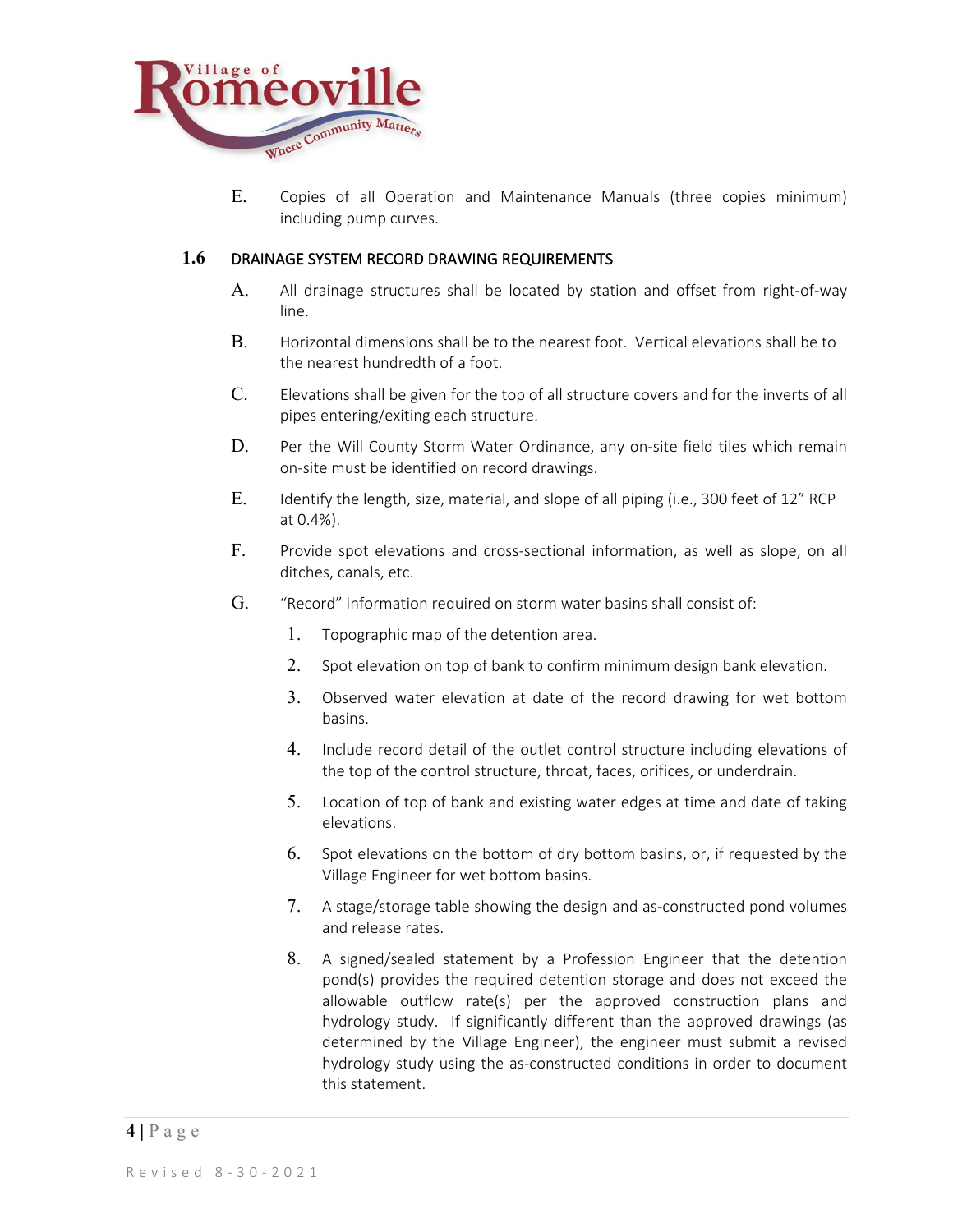

9. Provide copies of all testing records and video tapes of all storm lines.

## **1.7** GRADING RECORD DRAWING REQUIREMENTS

A. A separate ADA specific plan that includes detailed as-built information (elevations and slopes) for all ADA accessible routes for the development shall be included. The engineer of record shall perform a detailed review of the as-built accessible route grading information and denote any discrepancies to the owner so they may be rectified. After any such issues have been corrected and the engineer of record determines all routes are compliant pursuant to the latest Illinois Accessibility Code guidelines, a letter signed and sealed by the Engineer should accompany the plan stating the following:

*"I (Engineer's name), state that I have personally reviewed all as-built ADA accessible route information and certify that all routes adhere to the latest Illinois Accessibility Code requirements."*

- B. Include elevations for property corners, the high or low points, or major break points on all lot lines, and swales.
- C. Include spot elevations on the side property lines at the front and rear lines of the structure extended.
- D. Show contours at a one-foot contour interval. Flat grading may require intermediate contour lines to define swales and drainage patterns.
- E. Locate the lowest adjacent grades (LAGs) to any openings along rear-yard and side-yard swales.
- F. Provide cross-sections, at a maximum spacing of 50 feet, along all 100-year overland flood routes located outside street pavements.

#### **1.8** STRUCTURE RECORD DRAWING REQUIREMENTS

- A. Include as-constructed top of foundation elevations, including all steps in the foundation.
- B. Include as-constructed elevations of basements or walk-outs if present.

#### **1.9** STREET LIGHTING RECORD DRAWING REQUIREMENTS

- A. Provide horizontal ties for light pole foundations and control cabinets as referenced to the approved plan stationing or coordinates.
- B. Service cables and service transformers shall be depicted in schematic form.

#### **1.10** ELECTRONIC FILE RECORD DRAWING REQUIREMENTS

A. Include AutoCAD (version 2020 or newer) compatible version of all record information.